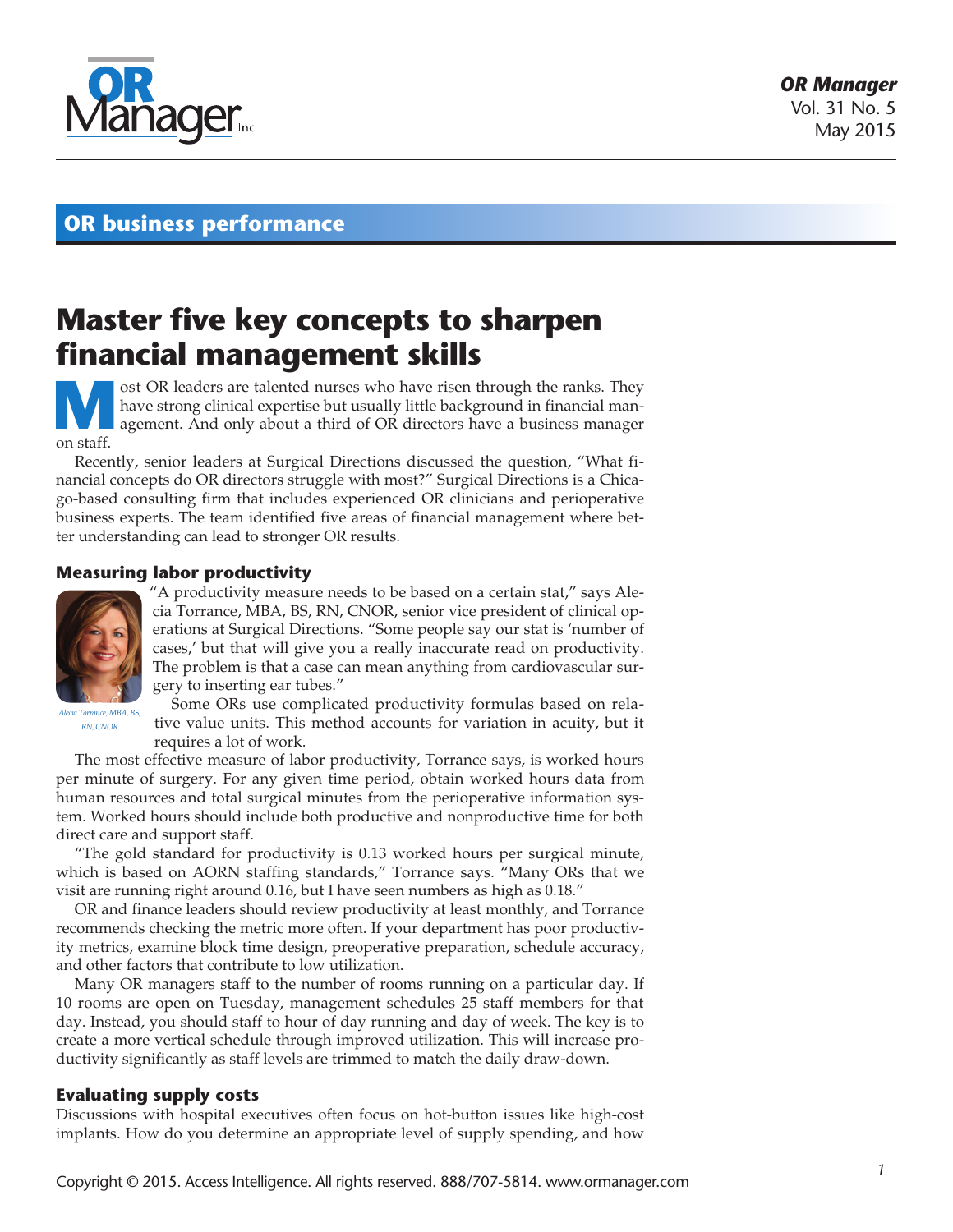

do you communicate that to hospital leaders? The most effective spending gauge is supply cost per procedure per surgeon.

Tracking this metric can be a challenge because it is very difficult to calculate costs at the procedure and surgeon level using manual processes. "This really calls for an IT [information technology] solution that enables accurate allocation of supply costs during the case," Torrance says. "Best practice requires integration between your materials management information system and your electronic medical record."

Staff should document cases by exception based on accurate preference cards. If charging is set up by exception, the nurse will only be required to amend changes. An alternate methodology for preference card charging is to identify every product opened.

Increasingly, hospitals need to keep total procedure costs below Medicare reimbursement to achieve profitability. Supply costs are often the biggest opportunity to reduce spending, so Medicare payment is a useful yardstick for evaluating supply efficiency.

#### **Working with budgets**

In most hospitals, finance staff generate the surgery department budget and send it to OR leadership for approval. This saves work for the OR director, but many directors are not skilled in evaluating budgets critically. "If you cannot read your budget and understand where the numbers are coming from, you really can't tell whether or not they are reasonable," Torrance says.

OR directors need to understand what costs or revenue sources are included within each budget line item. For example, disposable supplies often cause confusion. Finance may include some items under "disposables" and others under "contracted services." Know how they are categorized.

"We always recommend that the OR director sit down with the CFO or controller and clearly define what is included under each budget heading," Torrance says.

In addition, be ready to provide operational perspective. For example, finance staff must project supply spending by general ledger account and by vendor. But to do this, OR leaders must project supply utilization by specific procedures and items.

Clarifications are important. A monthly budget update may show increases in certain expenses over the same month last year. Finance may conclude that the spending trend is bad. The cause, however, may be that the OR added two surgeons and five new procedures over the last 12 months. Only the OR director or manager can provide this critical piece of information.

#### **Avoiding charge capture pitfalls**

When it comes to revenue management, OR directors typically pay most attention to front-end issues such as maximizing utilization and minimizing supply cost variation. Ideally, the director also participates actively in contracting.

But effective OR directors keep a close eye on the entire perioperative revenue cycle, including charge capture.

"It is important to have a process for validating that patients are charged for the appropriate supplies at the appropriate cost," says Barbara McClenathan, MBA-HCM, BSN, RN, CNOR, senior nurse executive at Surgical Directions. Missed charges are expensive and not as uncommon as they should be, particularly in procedures with multiple hardware components. "Many times a charge will slip through because the nurse missed an item, could not locate an item in the supply dictionary, or simply forgot to enter the charges," she says.

Accurate charge capture is critical for procedures that do not fall under a global